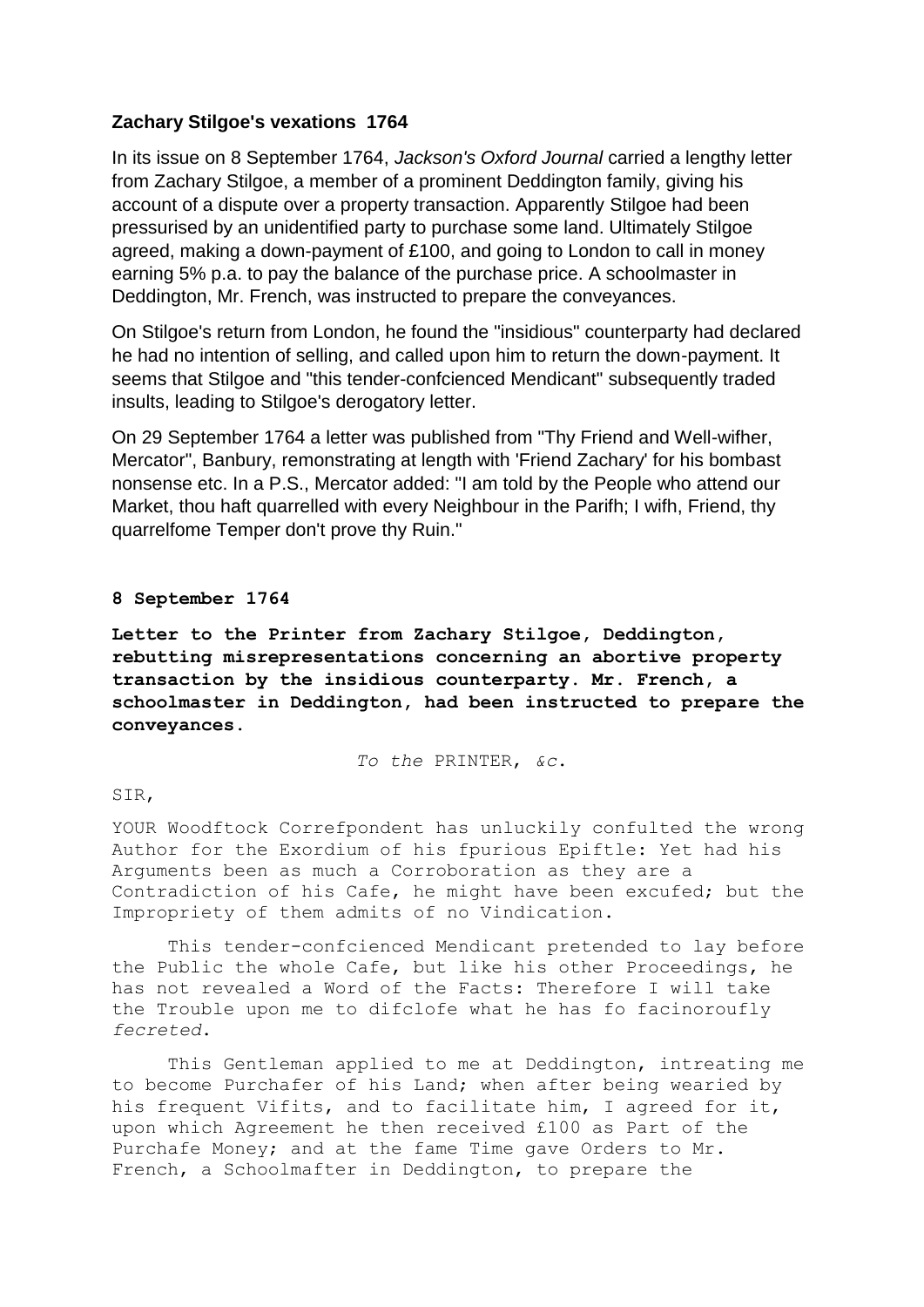Conveyances; which manifeftly fhews on whom the Conditions refted, and by whom they were to be performed. In the mean while I was at great Expence in a Journey to London, to call in Money then out at five per Cent. to pay him his Refiduum, and difcharge the Mortgage: But upon my Return I was informed, this infidious Gentleman had been at Deddington, and made public Declarations that he had not fold his Land to me, nor had any Intentions of fo doing; notwithftanding which I could not give Credit to an Information of this Sort, to the Prejudice of a Man, who, previous to fuch Contract, had made fo many Proteftations in Defence of Honour, until this truly honourable Gentleman in Perfon informed me of it. I thereupon told him, that as I was not to have the Land, I would arreft him if he did not pay me my Money.

The Affertion of my reprefenting him as a Bankrupt is wholly falfe, and no more than an Infinuation of his own. And as to the £100 I can without any Subornation or Venality, give an inconteftible Proof it was not tendered, as well as a Confutation of this meek Gentleman's Charge of Abfurdity; therefore fhall fay no more on this Head, but wait the Event.

With the Words (I cannot admit them Epithets) of *Coxcomb*, &c. I ufed no greater Freedom than a merited Application; and the nominal Defcription he has given me of a *Mufhroom* is curious indeed! When he has fo lately experienced that I have been the Deliverer of one poor Mifcreant, I wonder he fhould fo expofe his Principles as to cenfure their Worth!

*Captivity* too, feems to pinch this Gentleman much; I was in Hopes Cuftom had made it eafy; but fince it has not, I muft allow him to be a very good Judge of its Frightfulnefs; and the pretended Increpation on me would have been much to his Honour had it been omitted, when he knew it applicable only to himfelf; as neither he, nor any one elfe, ever knew me mifreprenent the Character of any Perfon whatfoever.

To fave my own Time, and the Patience of your Readers, I fhall avoid an Expanfion of this Gentleman's Character for the prefent, and only add, that I am, Yours, &c. &c.

*Deddington* ZACHARY STILGOE.

6th *Sept*.

[https://www.britishnewspaperarchive.co.uk/viewer/bl/0000073/17](https://www.britishnewspaperarchive.co.uk/viewer/bl/0000073/17640908/005/0002) [640908/005/0002](https://www.britishnewspaperarchive.co.uk/viewer/bl/0000073/17640908/005/0002)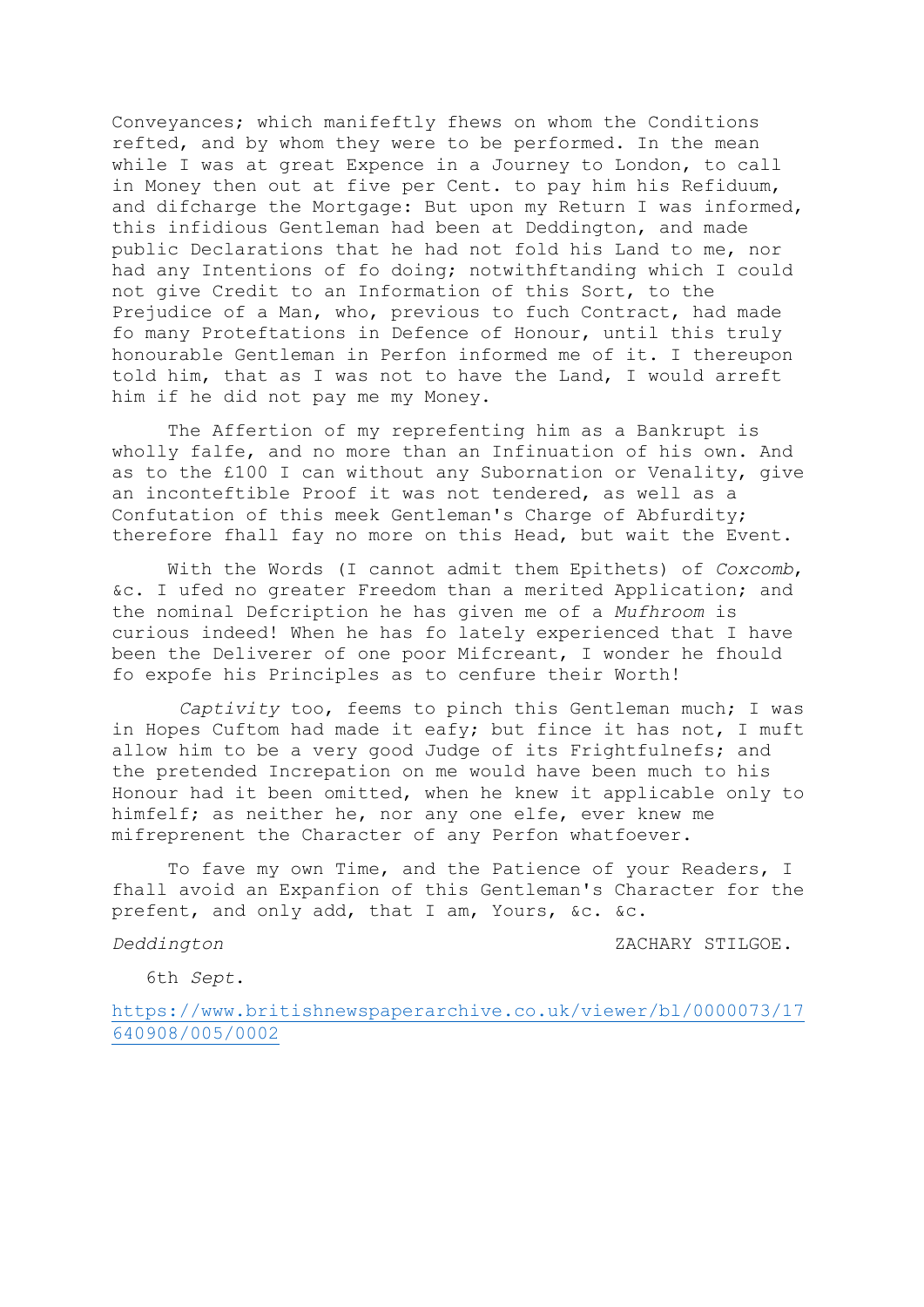#### **29 September 1764**

**Letter from Mercator, Banbury, to the Printer's Deddington Correspondent, remonstrating at length with 'Friend Zachary' for his bombast nonsense &c. Signed 'Thy Friend and Wellwifher'. "P.S. I am told by the People who attend our Market, thou haft quarrelled with every Neighbour in the Parifh; I wifh, Friend, thy quarrelfome Temper don't prove thy Ruin."**

### *To the Printer's Deddington Correfpondent,*

#### FRIEND ZACHARY,

I Can't help looking upon thee and thy Antagonift as two Simpletons, and have entered you both under that Denomination in a little Book which I keep for that Purpofe. That Series of bombaft Nonfenfe in thy two Advertifements, proclaims thee fuch; and Carter is not much better, in condefcending to give thee a formal Anfwer. Thou art certainly impofed upon by fome School Boy, or Attorney's Clerk in his firft Year's Apprenticefhip, who either wants Ideas, or has not Senfe to exprefs them: Or elfe thy Scribe is fome arch Rogue, that has a Mind to expofe thee by his Abfurdities, to the Ridicule of Mankind. As to the Merits of the Caufe, I neither know, nor care on which Side the Ballance lies; but as I am a Perfon in Trade, and confequently carry on my Bufinefs by Credit, as well as Cafh, I can by no Means be reconciled to that licentious Freedom thou haft taken with a Brother Tradefman's Character. We have a Proverb, which fays, *he that injures one, threatens a Hundred.* - Every Dealer, who has the leaft Regard to his Credit, muft look upon himfelf as wounded thro' *Carter's* Side: Thou haft fhot thy Bolt only at one, but upon the leaft Provocation, we muft all expect the fame Ufage; that is, have our Circumftances publifhed in a News-Paper, and in fuch a Light as Malice dictactes, and a wanton Pen can defcribe them. *Infolvent Mendicant, impending Fate*; what can thefe plain Words mean, but that the Perfon to whom they are applied, is juft upon breaking, or has already fhut up his Shop: In fhort, they are fufficient to ruin one Half of the trading People throughout the Nation. As to myfelf, I drive on a good Share of Bufinefs, and maintain my Family in a decent Way, but am by no Means fafe from the Power of a bufy, malicious Tongue: Should a fpiteful Neighbour take the wicked Liberty of pofting me in a News-Paper, and cry me down in every Publick Houfe he enters, tho' I can exchange a Hundred Pound Bill To-day, I might be in *Captivity* To-morrow. All trading People, I hope, who read this Letter, will unite in a proper Refentment of fuch iniquitous Proceedings: And as to thee, *Friend Zachary*, I fhall take my Leave of thee with a fhort Fable I read the other Day  $-$  "Some wanton Boys, having